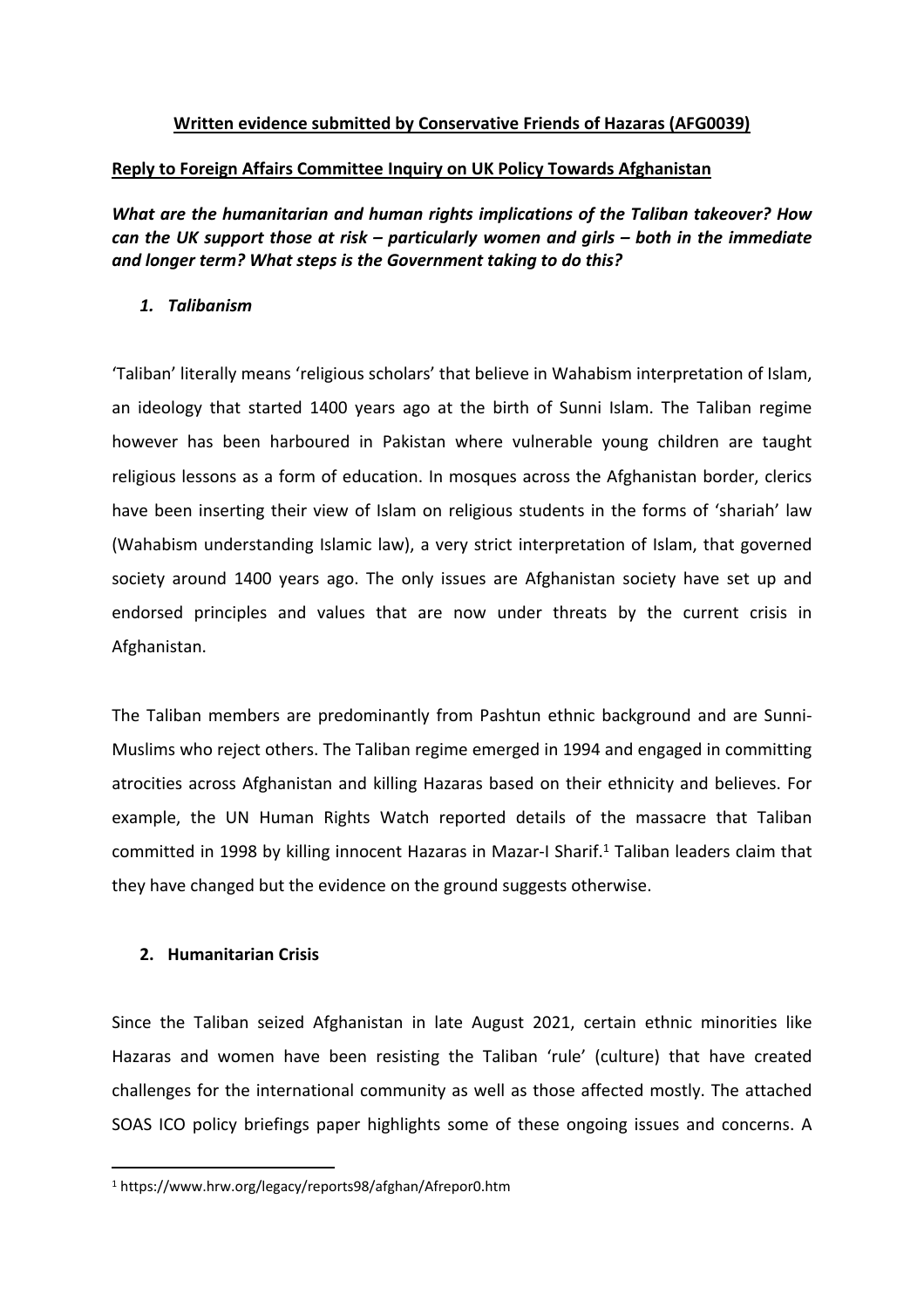colleague highlights some broader humanitarian crisis that the UK government would have legal and moral obligations under international law and principles to hold those responsible. These issues are target killings of Hazara human rights activists; systematic oppressions and discrimination of Hazaras in Afghanistan; torturing and inhumanely treatment of Hazara based on their ethnicity and believe; forced migration of Hazara families from their lands and homes; forced displacements of Hazara communities across the country; and oppression of women and girls so we echo their calls for help.

#### **3. Foreign, Commonwealth & Development Office's Role – Evacuation**

Home Office published "Afghanistan Citizens Resettlement Scheme" on 13 September 2021<sup>2</sup> setting out the criteria and the number of people who have been evacuated by the UK government under the ARAP scheme which are welcomed news.

However, there are concerns have been raised by many family members of CfoH and those eligible under these schemes who are being kept hostage in effect by Taliban regime inside Afghanistan without any access to UK Embassy Consulates or leave the country. Eye witnesses confirm that the Taliban members have made it impossible for those Hazaras who are considered high risk of persecution by the Taliban regime to leave the country during the evacuation and reach to Kabul airport between  $14<sup>th</sup>$  to  $31<sup>st</sup>$  August 2021. Some Hazara British families are still in Afghanistan awaiting a decision on their request application for assistance.

Eye witnesses have reported that Hazaras were specifically targeted at land borders, especially at Boldak-Chaman crossing. The Taliban in control of airports and borders are making it impossible for Hazaras to evacuate so they are exposed to high risk and at the mercy of the Taliban. Those who managed to leave Afghanistan and reached Pakistan, for example, are being identified and hijacked by unknown officials.

#### **4. The UK's objectives post-Taliban takeover and priorities**

<sup>2</sup> https://homeofficemedia.blog.gov.uk/2021/09/13/arcs-other-routes/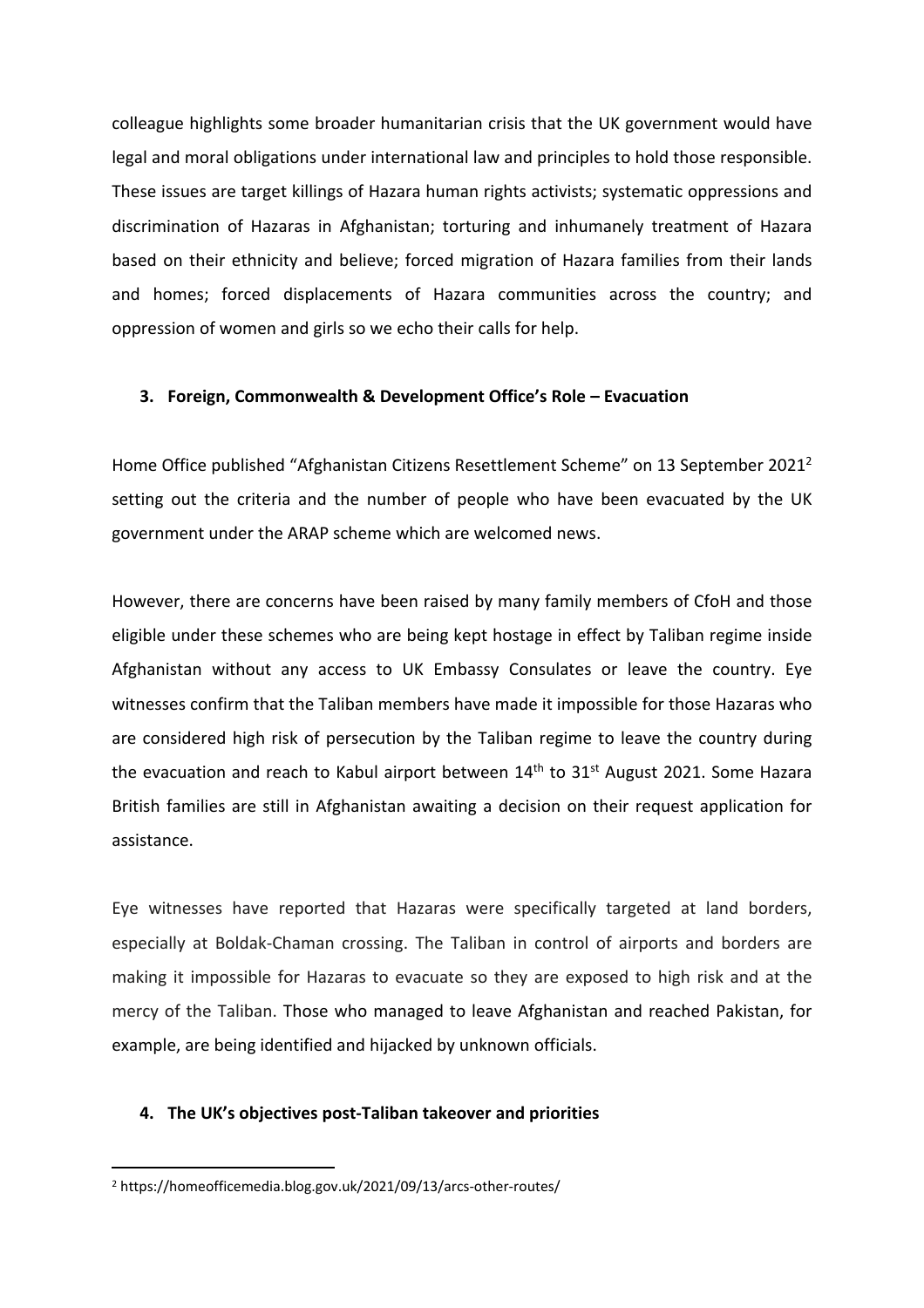The UK government is committed to democratisation, advancement of human rights and strengthening the rule of law that reflect its values and culture. Therefore, we urge the government not to change its course in response to current crisis in Afghanistan. In fact, the UK and its international alliances should focus primarily on the core issue of an ideology that strengthened Taliban, Haqani-Group and ISIS-K. An ideology which requires extensive research and understanding of why and how it continuously legitimising its terrorism activities. A UN official says that "Taliban repeatedly made [false] promises about respecting diversity of Afg[hanistan] & treating members of all ethnicities as equal. The reports of abuses, violence and discrimination against Hazaras in multiple provinces since August 15 is deeply worrying, horrific and unacceptable". $3$  This tweet seems to be in response to a deadly attack on Hazara community in Kunduz which happened on Friday 8<sup>th</sup> October 2021, took 150 lives and injured 200 people.<sup>4</sup>

#### **5. The Taliban and the Hazaras**

Hazaras as ethnic minority have been the victims of target killings, genocides and ethnic cleansing for the last few decades by Taliban and other terrorist groups, which are recognised by the UN as such and these atrocities are well documented by the UNAMA. Mullah Abdul Manan Niazi, a former Taliban Commander, released a public announcement that Talibans have been killing Hazaras in a way that "the victims [Hazaras] are not even aware of how they are being targeted.<sup>5</sup> There are so many similar direct threats against Hazaras in Afghanistan which are now being executed by extremists.

## **6. The Afghan citizens resettlement scheme (ACRC)**

The UK government ACRS scheme is a welcoming announcement to assist and welcome around 5,000 people in the first year and up to 20,000 over the coming years. The scheme not yet open which seems to emphasis priorities of:

3

<sup>4</sup> https://www.etilaatroz.com/132067/continued-targeted-attack-on-hazaras-in-Afghanistan/

<sup>5</sup> https://youtu.be/VNvALgmkotE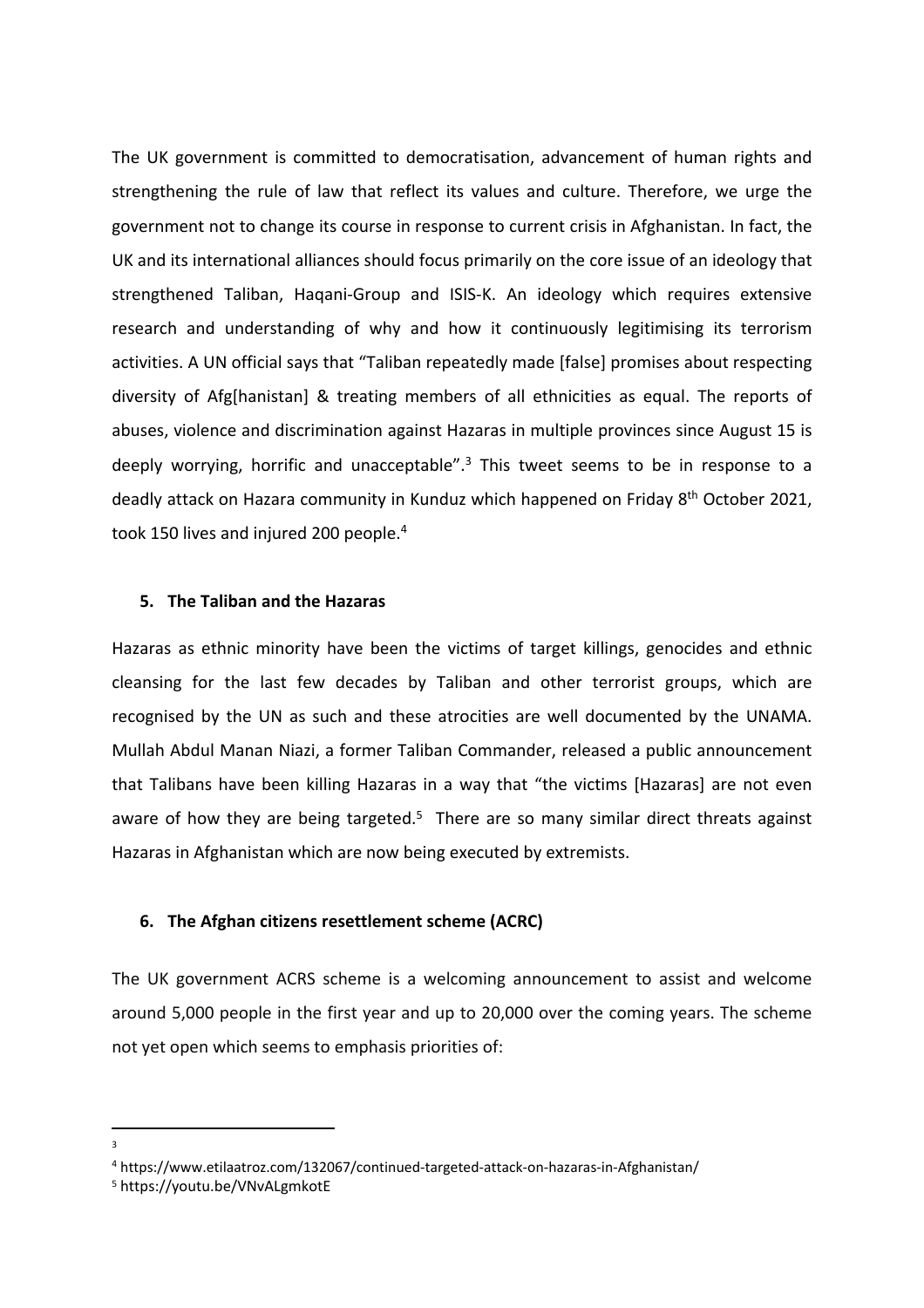- 'those who have assisted the UK efforts in Afghanistan and stood up for values such as democracy, women's rights, freedom of speech, and rule of law'; and
- 'vulnerable people, including women and girls at risk, and members of minority groups at risk (including ethnic and religious minorities and LGBT+)'

The ACRS scheme further highlights prioritisation and referral for resettlement will be in one of three ways:

- 1. 'Vulnerable and at-risk individuals who arrived in the UK under the evacuation programme will be the first to be resettled under the ACRS. People who were notified by the UK government that they had been called forward or specifically authorised for evacuation, but were not able to board flights, will also be offered a place under the scheme if they subsequently come to the UK.
- 2. Secondly, the government will work with the UNHCR to identify people most at risk and refer them for resettlement, replicating the approach the UK has taken in response to the conflict in Syria.
- 3. Finally, the government will work with our international partners in the region to implement a referral process for those inside Afghanistan (where safe passage can be arranged), and for those who have recently fled to countries in the region. This process will likely be affected by the ongoing situation within Afghanistan.'

## **7. Concerns Raised**

The immediate concerns are raised above under Foreign, Commonwealth & Development Office's Role – Evacuation paragraphs which is reiterated here. Other issues seem to be a different understanding and expectations of the United Nations High Commissioner for Refugees (UNHCR) referral programe because the UNHCR have communicated with the refugee Applicants that they do not have a referral program. Can this be clarified and confirmed please?

## **8. Recommendation**